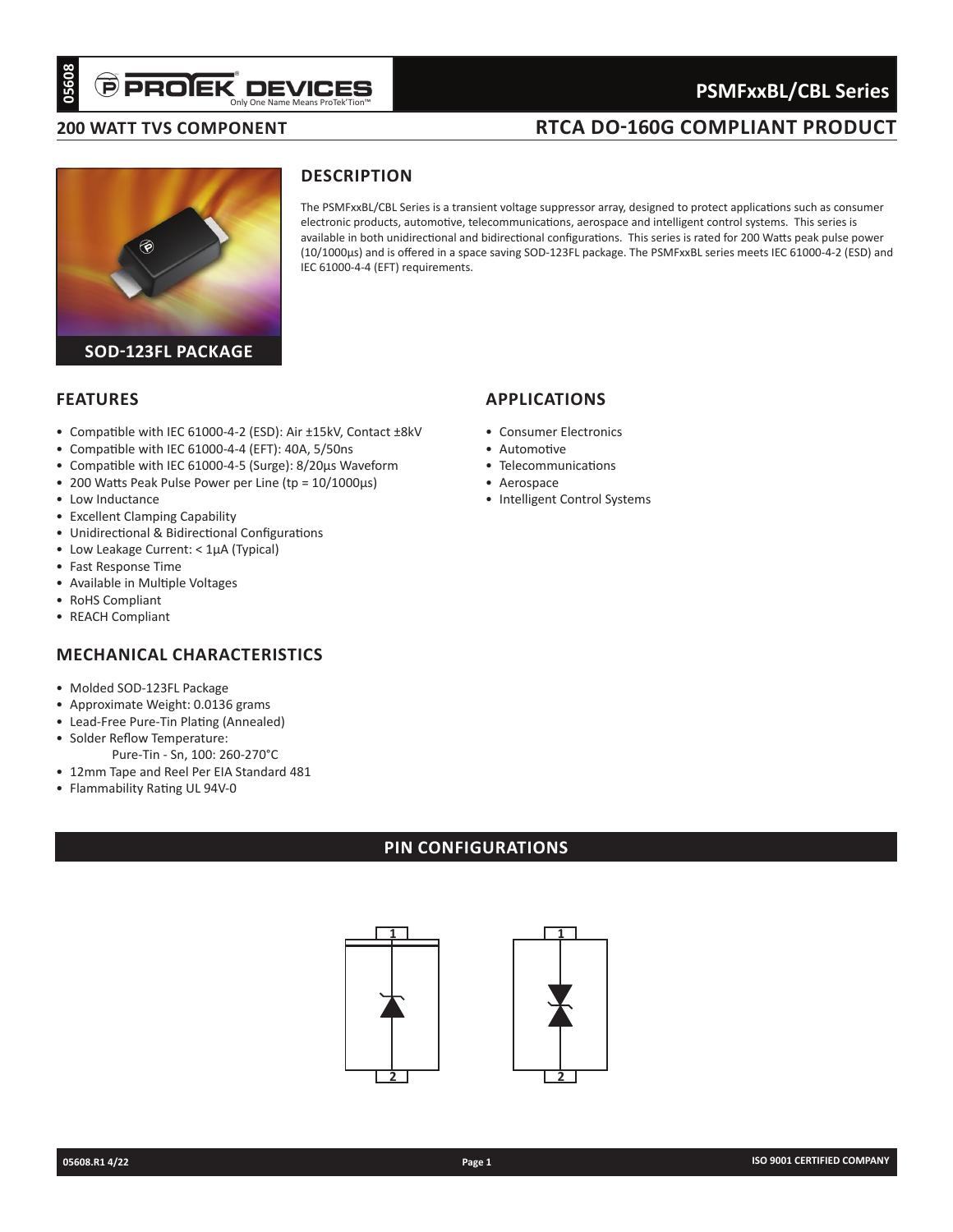# **typical device characteristics**

# **RTCA DO-160G COMPLIANT PRODUCT**

| MAXIMUM RATINGS @ 25°C Unless Otherwise Specified     |               |              |               |  |  |  |  |  |  |
|-------------------------------------------------------|---------------|--------------|---------------|--|--|--|--|--|--|
| <b>PARAMETER</b>                                      | <b>SYMBOL</b> | <b>VALUE</b> | <b>UNITS</b>  |  |  |  |  |  |  |
| <b>Operating Temperature</b>                          |               | -55 to 150   |               |  |  |  |  |  |  |
| Storage Temperature                                   | STG           | -55 to 150   | $\mathcal{C}$ |  |  |  |  |  |  |
| Steady State Power Dissipation at T = 75°C            | $P_{M(AV)}$   | 2.8          | W             |  |  |  |  |  |  |
| Peak Pulse Power (tp = 10/1000us) - See Figure 1      | $P_{\rho p}$  | 200          | Watts         |  |  |  |  |  |  |
| Maximum Instantaneous Forward Voltage at 20A          |               | 5.0          |               |  |  |  |  |  |  |
| Typical Thermal Resistance Junction to Lead           | <b>RJL</b>    | 100          | °C/W          |  |  |  |  |  |  |
| <b>Typical Thermal Resistance Junction to Ambient</b> | <b>RJA</b>    | 220          | °C/W          |  |  |  |  |  |  |

| <b>RTCA DO-160G COMPLIANT PRODUCT</b><br>MAXIMUM RATINGS @ 25°C Unless Otherwise Specified<br><b>PARAMETER</b><br><b>SYMBOL</b><br><b>VALUE</b><br><b>UNITS</b><br><b>Operating Temperature</b><br>-55 to 150<br>°C<br>$T_{\rm j}$<br>°C<br>$T_{STG}$<br>Storage Temperature<br>-55 to 150<br>Steady State Power Dissipation at $T_1 = 75^{\circ}C$<br>$\mathsf{P}_{\underbar{\mathsf{M}}\left(\mathsf{AV}\right)}$<br>2.8<br>W<br>Peak Pulse Power (tp = 10/1000us) - See Figure 1<br>$\mathsf{P}_{\mathsf{pp}}$<br>200<br>Watts<br>$V_F$<br>5.0<br>$\vee$<br>Maximum Instantaneous Forward Voltage at 20A<br><b>RJL</b><br>100<br>°C/W<br>Typical Thermal Resistance Junction to Lead<br>220<br>°C/W<br>Typical Thermal Resistance Junction to Ambient<br><b>RJA</b><br>ELECTRICAL CHARACTERISTICS PER LINE @ 25°C Unless Otherwise Specified<br><b>DEVICE</b><br><b>REVERSE</b><br><b>BREAKDOWN</b><br><b>MAXIMUM</b><br><b>PART</b><br><b>TEST</b><br><b>MAXIMUM</b><br><b>MAXIMUM</b><br><b>CURRENT</b><br><b>NUMBER</b><br><b>MARKING</b><br><b>STAND-OFF</b><br><b>VOLTAGE</b><br><b>CLAMPING</b><br><b>REVERSE</b><br><b>REVERSE</b><br>(See Note 1-3)<br><b>VOLTAGE</b><br><b>VOLTAGE</b><br><b>SURGE</b><br><b>LEAKAGE</b><br>(Fig. 2)<br><b>CURRENT</b><br><b>CURRENT</b><br>$V_{(BR)}$ $\emptyset$ $I_{T}$<br><b>VOLTS</b><br>$@I_p$<br>@V <sub>RWM</sub><br>$\mathbf{V}_{\text{RWM}}$<br>$\omega_{I_{T}}$<br>$\omega_{\text{p}}$<br>$V_c$<br>$I_R$<br><b>VOLTS</b><br><b>UNI</b><br>BI<br><b>MIN</b><br><b>MAX</b><br><b>VOLTS</b><br><b>AMPS</b><br>mA<br>μA<br>PSMF6.0BL<br>KGC<br>6.0<br>6.67<br>7.37<br>10<br>100<br>KG<br>10.3<br>19.4<br>PSMF6.5BL<br>6.5<br>7.98<br>17.9<br>30<br>КK<br><b>KKC</b><br>7.22<br>10<br>11.2<br>$\mathbf{1}$<br>LEC<br>14.70<br>$\mathbf{1}$<br>PSMF12BL<br>LE<br>12.0<br>13.30<br>19.9<br>10.1<br>PSMF13BL<br>LGC<br>15.90<br>$\mathbf{1}$<br>$\mathbf{1}$<br>LG<br>13.0<br>14.40<br>21.5<br>9.3<br>$\mathbf{1}$<br>15.0<br>18.50<br>8.2<br>$\mathbf{1}$<br>PSMF15BL<br><b>LM</b><br><b>LMC</b><br>16.70<br>24.4<br>$\mathbf{1}$<br>6.2<br>$\mathbf{1}$<br>PSMF20BL<br>LV<br>LVC<br>20.0<br>22.2<br>24.5<br>32.4<br>LZ<br><b>LZC</b><br>26.7<br>$\mathbf{1}$<br>5.1<br>$\mathbf{1}$<br>PSMF24BL<br>24.0<br>29.5<br>38.9<br>$MGC$<br>PSMF28BL<br>MG<br>28.0<br>31.1<br>34.4<br>$\mathbf{1}$<br>45.4<br>4.4<br>$\mathbf{1}$<br>$\mathbf{1}$<br>PSMF30BL<br>МK<br><b>MKC</b><br>30.0<br>33.30<br>36.80<br>48.4<br>4.1<br>$\mathbf{1}$<br>$\mathbf{1}$<br>$\mathbf{1}$<br>PSMF36BL<br>MP<br><b>MPC</b><br>36.0<br>40.00<br>44.20<br>58.1<br>3.4<br>$\mathbf{1}$<br><b>NGC</b><br>$\mathbf{1}$<br>PSMF58BL<br>NG<br>58.0<br>64.40<br>71.20<br>93.6<br>2.1<br><b>NOTE</b> | 05608                                 | $\widehat{\mathbf{\Theta}}$ PROIEK DEVICES<br><b>PSMFxxBL/CBL Series</b> |  |  |  |  |        |  |  |                            |
|----------------------------------------------------------------------------------------------------------------------------------------------------------------------------------------------------------------------------------------------------------------------------------------------------------------------------------------------------------------------------------------------------------------------------------------------------------------------------------------------------------------------------------------------------------------------------------------------------------------------------------------------------------------------------------------------------------------------------------------------------------------------------------------------------------------------------------------------------------------------------------------------------------------------------------------------------------------------------------------------------------------------------------------------------------------------------------------------------------------------------------------------------------------------------------------------------------------------------------------------------------------------------------------------------------------------------------------------------------------------------------------------------------------------------------------------------------------------------------------------------------------------------------------------------------------------------------------------------------------------------------------------------------------------------------------------------------------------------------------------------------------------------------------------------------------------------------------------------------------------------------------------------------------------------------------------------------------------------------------------------------------------------------------------------------------------------------------------------------------------------------------------------------------------------------------------------------------------------------------------------------------------------------------------------------------------------------------------------------------------------------------------------------------------------------------------------------------------------------------------------------------------------------------------------------------------------------------------------------------------------------------------------------------------------------------------------------------------|---------------------------------------|--------------------------------------------------------------------------|--|--|--|--|--------|--|--|----------------------------|
|                                                                                                                                                                                                                                                                                                                                                                                                                                                                                                                                                                                                                                                                                                                                                                                                                                                                                                                                                                                                                                                                                                                                                                                                                                                                                                                                                                                                                                                                                                                                                                                                                                                                                                                                                                                                                                                                                                                                                                                                                                                                                                                                                                                                                                                                                                                                                                                                                                                                                                                                                                                                                                                                                                                      | <b>TYPICAL DEVICE CHARACTERISTICS</b> |                                                                          |  |  |  |  |        |  |  |                            |
|                                                                                                                                                                                                                                                                                                                                                                                                                                                                                                                                                                                                                                                                                                                                                                                                                                                                                                                                                                                                                                                                                                                                                                                                                                                                                                                                                                                                                                                                                                                                                                                                                                                                                                                                                                                                                                                                                                                                                                                                                                                                                                                                                                                                                                                                                                                                                                                                                                                                                                                                                                                                                                                                                                                      |                                       |                                                                          |  |  |  |  |        |  |  |                            |
|                                                                                                                                                                                                                                                                                                                                                                                                                                                                                                                                                                                                                                                                                                                                                                                                                                                                                                                                                                                                                                                                                                                                                                                                                                                                                                                                                                                                                                                                                                                                                                                                                                                                                                                                                                                                                                                                                                                                                                                                                                                                                                                                                                                                                                                                                                                                                                                                                                                                                                                                                                                                                                                                                                                      |                                       |                                                                          |  |  |  |  |        |  |  |                            |
|                                                                                                                                                                                                                                                                                                                                                                                                                                                                                                                                                                                                                                                                                                                                                                                                                                                                                                                                                                                                                                                                                                                                                                                                                                                                                                                                                                                                                                                                                                                                                                                                                                                                                                                                                                                                                                                                                                                                                                                                                                                                                                                                                                                                                                                                                                                                                                                                                                                                                                                                                                                                                                                                                                                      |                                       |                                                                          |  |  |  |  |        |  |  |                            |
|                                                                                                                                                                                                                                                                                                                                                                                                                                                                                                                                                                                                                                                                                                                                                                                                                                                                                                                                                                                                                                                                                                                                                                                                                                                                                                                                                                                                                                                                                                                                                                                                                                                                                                                                                                                                                                                                                                                                                                                                                                                                                                                                                                                                                                                                                                                                                                                                                                                                                                                                                                                                                                                                                                                      |                                       |                                                                          |  |  |  |  |        |  |  |                            |
|                                                                                                                                                                                                                                                                                                                                                                                                                                                                                                                                                                                                                                                                                                                                                                                                                                                                                                                                                                                                                                                                                                                                                                                                                                                                                                                                                                                                                                                                                                                                                                                                                                                                                                                                                                                                                                                                                                                                                                                                                                                                                                                                                                                                                                                                                                                                                                                                                                                                                                                                                                                                                                                                                                                      |                                       |                                                                          |  |  |  |  |        |  |  |                            |
|                                                                                                                                                                                                                                                                                                                                                                                                                                                                                                                                                                                                                                                                                                                                                                                                                                                                                                                                                                                                                                                                                                                                                                                                                                                                                                                                                                                                                                                                                                                                                                                                                                                                                                                                                                                                                                                                                                                                                                                                                                                                                                                                                                                                                                                                                                                                                                                                                                                                                                                                                                                                                                                                                                                      |                                       |                                                                          |  |  |  |  |        |  |  |                            |
|                                                                                                                                                                                                                                                                                                                                                                                                                                                                                                                                                                                                                                                                                                                                                                                                                                                                                                                                                                                                                                                                                                                                                                                                                                                                                                                                                                                                                                                                                                                                                                                                                                                                                                                                                                                                                                                                                                                                                                                                                                                                                                                                                                                                                                                                                                                                                                                                                                                                                                                                                                                                                                                                                                                      |                                       |                                                                          |  |  |  |  |        |  |  |                            |
|                                                                                                                                                                                                                                                                                                                                                                                                                                                                                                                                                                                                                                                                                                                                                                                                                                                                                                                                                                                                                                                                                                                                                                                                                                                                                                                                                                                                                                                                                                                                                                                                                                                                                                                                                                                                                                                                                                                                                                                                                                                                                                                                                                                                                                                                                                                                                                                                                                                                                                                                                                                                                                                                                                                      |                                       |                                                                          |  |  |  |  |        |  |  |                            |
|                                                                                                                                                                                                                                                                                                                                                                                                                                                                                                                                                                                                                                                                                                                                                                                                                                                                                                                                                                                                                                                                                                                                                                                                                                                                                                                                                                                                                                                                                                                                                                                                                                                                                                                                                                                                                                                                                                                                                                                                                                                                                                                                                                                                                                                                                                                                                                                                                                                                                                                                                                                                                                                                                                                      |                                       |                                                                          |  |  |  |  |        |  |  |                            |
|                                                                                                                                                                                                                                                                                                                                                                                                                                                                                                                                                                                                                                                                                                                                                                                                                                                                                                                                                                                                                                                                                                                                                                                                                                                                                                                                                                                                                                                                                                                                                                                                                                                                                                                                                                                                                                                                                                                                                                                                                                                                                                                                                                                                                                                                                                                                                                                                                                                                                                                                                                                                                                                                                                                      |                                       |                                                                          |  |  |  |  |        |  |  |                            |
|                                                                                                                                                                                                                                                                                                                                                                                                                                                                                                                                                                                                                                                                                                                                                                                                                                                                                                                                                                                                                                                                                                                                                                                                                                                                                                                                                                                                                                                                                                                                                                                                                                                                                                                                                                                                                                                                                                                                                                                                                                                                                                                                                                                                                                                                                                                                                                                                                                                                                                                                                                                                                                                                                                                      |                                       |                                                                          |  |  |  |  |        |  |  |                            |
|                                                                                                                                                                                                                                                                                                                                                                                                                                                                                                                                                                                                                                                                                                                                                                                                                                                                                                                                                                                                                                                                                                                                                                                                                                                                                                                                                                                                                                                                                                                                                                                                                                                                                                                                                                                                                                                                                                                                                                                                                                                                                                                                                                                                                                                                                                                                                                                                                                                                                                                                                                                                                                                                                                                      |                                       |                                                                          |  |  |  |  |        |  |  |                            |
|                                                                                                                                                                                                                                                                                                                                                                                                                                                                                                                                                                                                                                                                                                                                                                                                                                                                                                                                                                                                                                                                                                                                                                                                                                                                                                                                                                                                                                                                                                                                                                                                                                                                                                                                                                                                                                                                                                                                                                                                                                                                                                                                                                                                                                                                                                                                                                                                                                                                                                                                                                                                                                                                                                                      |                                       |                                                                          |  |  |  |  |        |  |  |                            |
|                                                                                                                                                                                                                                                                                                                                                                                                                                                                                                                                                                                                                                                                                                                                                                                                                                                                                                                                                                                                                                                                                                                                                                                                                                                                                                                                                                                                                                                                                                                                                                                                                                                                                                                                                                                                                                                                                                                                                                                                                                                                                                                                                                                                                                                                                                                                                                                                                                                                                                                                                                                                                                                                                                                      |                                       |                                                                          |  |  |  |  |        |  |  |                            |
|                                                                                                                                                                                                                                                                                                                                                                                                                                                                                                                                                                                                                                                                                                                                                                                                                                                                                                                                                                                                                                                                                                                                                                                                                                                                                                                                                                                                                                                                                                                                                                                                                                                                                                                                                                                                                                                                                                                                                                                                                                                                                                                                                                                                                                                                                                                                                                                                                                                                                                                                                                                                                                                                                                                      |                                       |                                                                          |  |  |  |  |        |  |  |                            |
|                                                                                                                                                                                                                                                                                                                                                                                                                                                                                                                                                                                                                                                                                                                                                                                                                                                                                                                                                                                                                                                                                                                                                                                                                                                                                                                                                                                                                                                                                                                                                                                                                                                                                                                                                                                                                                                                                                                                                                                                                                                                                                                                                                                                                                                                                                                                                                                                                                                                                                                                                                                                                                                                                                                      |                                       |                                                                          |  |  |  |  |        |  |  |                            |
|                                                                                                                                                                                                                                                                                                                                                                                                                                                                                                                                                                                                                                                                                                                                                                                                                                                                                                                                                                                                                                                                                                                                                                                                                                                                                                                                                                                                                                                                                                                                                                                                                                                                                                                                                                                                                                                                                                                                                                                                                                                                                                                                                                                                                                                                                                                                                                                                                                                                                                                                                                                                                                                                                                                      |                                       |                                                                          |  |  |  |  |        |  |  |                            |
|                                                                                                                                                                                                                                                                                                                                                                                                                                                                                                                                                                                                                                                                                                                                                                                                                                                                                                                                                                                                                                                                                                                                                                                                                                                                                                                                                                                                                                                                                                                                                                                                                                                                                                                                                                                                                                                                                                                                                                                                                                                                                                                                                                                                                                                                                                                                                                                                                                                                                                                                                                                                                                                                                                                      |                                       |                                                                          |  |  |  |  |        |  |  |                            |
|                                                                                                                                                                                                                                                                                                                                                                                                                                                                                                                                                                                                                                                                                                                                                                                                                                                                                                                                                                                                                                                                                                                                                                                                                                                                                                                                                                                                                                                                                                                                                                                                                                                                                                                                                                                                                                                                                                                                                                                                                                                                                                                                                                                                                                                                                                                                                                                                                                                                                                                                                                                                                                                                                                                      |                                       |                                                                          |  |  |  |  |        |  |  |                            |
|                                                                                                                                                                                                                                                                                                                                                                                                                                                                                                                                                                                                                                                                                                                                                                                                                                                                                                                                                                                                                                                                                                                                                                                                                                                                                                                                                                                                                                                                                                                                                                                                                                                                                                                                                                                                                                                                                                                                                                                                                                                                                                                                                                                                                                                                                                                                                                                                                                                                                                                                                                                                                                                                                                                      |                                       |                                                                          |  |  |  |  |        |  |  |                            |
|                                                                                                                                                                                                                                                                                                                                                                                                                                                                                                                                                                                                                                                                                                                                                                                                                                                                                                                                                                                                                                                                                                                                                                                                                                                                                                                                                                                                                                                                                                                                                                                                                                                                                                                                                                                                                                                                                                                                                                                                                                                                                                                                                                                                                                                                                                                                                                                                                                                                                                                                                                                                                                                                                                                      |                                       |                                                                          |  |  |  |  |        |  |  |                            |
|                                                                                                                                                                                                                                                                                                                                                                                                                                                                                                                                                                                                                                                                                                                                                                                                                                                                                                                                                                                                                                                                                                                                                                                                                                                                                                                                                                                                                                                                                                                                                                                                                                                                                                                                                                                                                                                                                                                                                                                                                                                                                                                                                                                                                                                                                                                                                                                                                                                                                                                                                                                                                                                                                                                      |                                       |                                                                          |  |  |  |  |        |  |  |                            |
|                                                                                                                                                                                                                                                                                                                                                                                                                                                                                                                                                                                                                                                                                                                                                                                                                                                                                                                                                                                                                                                                                                                                                                                                                                                                                                                                                                                                                                                                                                                                                                                                                                                                                                                                                                                                                                                                                                                                                                                                                                                                                                                                                                                                                                                                                                                                                                                                                                                                                                                                                                                                                                                                                                                      |                                       |                                                                          |  |  |  |  |        |  |  |                            |
|                                                                                                                                                                                                                                                                                                                                                                                                                                                                                                                                                                                                                                                                                                                                                                                                                                                                                                                                                                                                                                                                                                                                                                                                                                                                                                                                                                                                                                                                                                                                                                                                                                                                                                                                                                                                                                                                                                                                                                                                                                                                                                                                                                                                                                                                                                                                                                                                                                                                                                                                                                                                                                                                                                                      |                                       |                                                                          |  |  |  |  |        |  |  |                            |
|                                                                                                                                                                                                                                                                                                                                                                                                                                                                                                                                                                                                                                                                                                                                                                                                                                                                                                                                                                                                                                                                                                                                                                                                                                                                                                                                                                                                                                                                                                                                                                                                                                                                                                                                                                                                                                                                                                                                                                                                                                                                                                                                                                                                                                                                                                                                                                                                                                                                                                                                                                                                                                                                                                                      |                                       |                                                                          |  |  |  |  |        |  |  |                            |
| 1. Add a 'CBL' specify a bidrectional device; i.e., "PSMF6.OCBL".<br>2. Consult factory for other voltages.                                                                                                                                                                                                                                                                                                                                                                                                                                                                                                                                                                                                                                                                                                                                                                                                                                                                                                                                                                                                                                                                                                                                                                                                                                                                                                                                                                                                                                                                                                                                                                                                                                                                                                                                                                                                                                                                                                                                                                                                                                                                                                                                                                                                                                                                                                                                                                                                                                                                                                                                                                                                          |                                       |                                                                          |  |  |  |  |        |  |  |                            |
|                                                                                                                                                                                                                                                                                                                                                                                                                                                                                                                                                                                                                                                                                                                                                                                                                                                                                                                                                                                                                                                                                                                                                                                                                                                                                                                                                                                                                                                                                                                                                                                                                                                                                                                                                                                                                                                                                                                                                                                                                                                                                                                                                                                                                                                                                                                                                                                                                                                                                                                                                                                                                                                                                                                      |                                       |                                                                          |  |  |  |  |        |  |  |                            |
|                                                                                                                                                                                                                                                                                                                                                                                                                                                                                                                                                                                                                                                                                                                                                                                                                                                                                                                                                                                                                                                                                                                                                                                                                                                                                                                                                                                                                                                                                                                                                                                                                                                                                                                                                                                                                                                                                                                                                                                                                                                                                                                                                                                                                                                                                                                                                                                                                                                                                                                                                                                                                                                                                                                      |                                       |                                                                          |  |  |  |  |        |  |  |                            |
|                                                                                                                                                                                                                                                                                                                                                                                                                                                                                                                                                                                                                                                                                                                                                                                                                                                                                                                                                                                                                                                                                                                                                                                                                                                                                                                                                                                                                                                                                                                                                                                                                                                                                                                                                                                                                                                                                                                                                                                                                                                                                                                                                                                                                                                                                                                                                                                                                                                                                                                                                                                                                                                                                                                      |                                       |                                                                          |  |  |  |  |        |  |  |                            |
|                                                                                                                                                                                                                                                                                                                                                                                                                                                                                                                                                                                                                                                                                                                                                                                                                                                                                                                                                                                                                                                                                                                                                                                                                                                                                                                                                                                                                                                                                                                                                                                                                                                                                                                                                                                                                                                                                                                                                                                                                                                                                                                                                                                                                                                                                                                                                                                                                                                                                                                                                                                                                                                                                                                      | 05608.R14/22                          |                                                                          |  |  |  |  | Page 2 |  |  | ISO 9001 CERTIFIED COMPANY |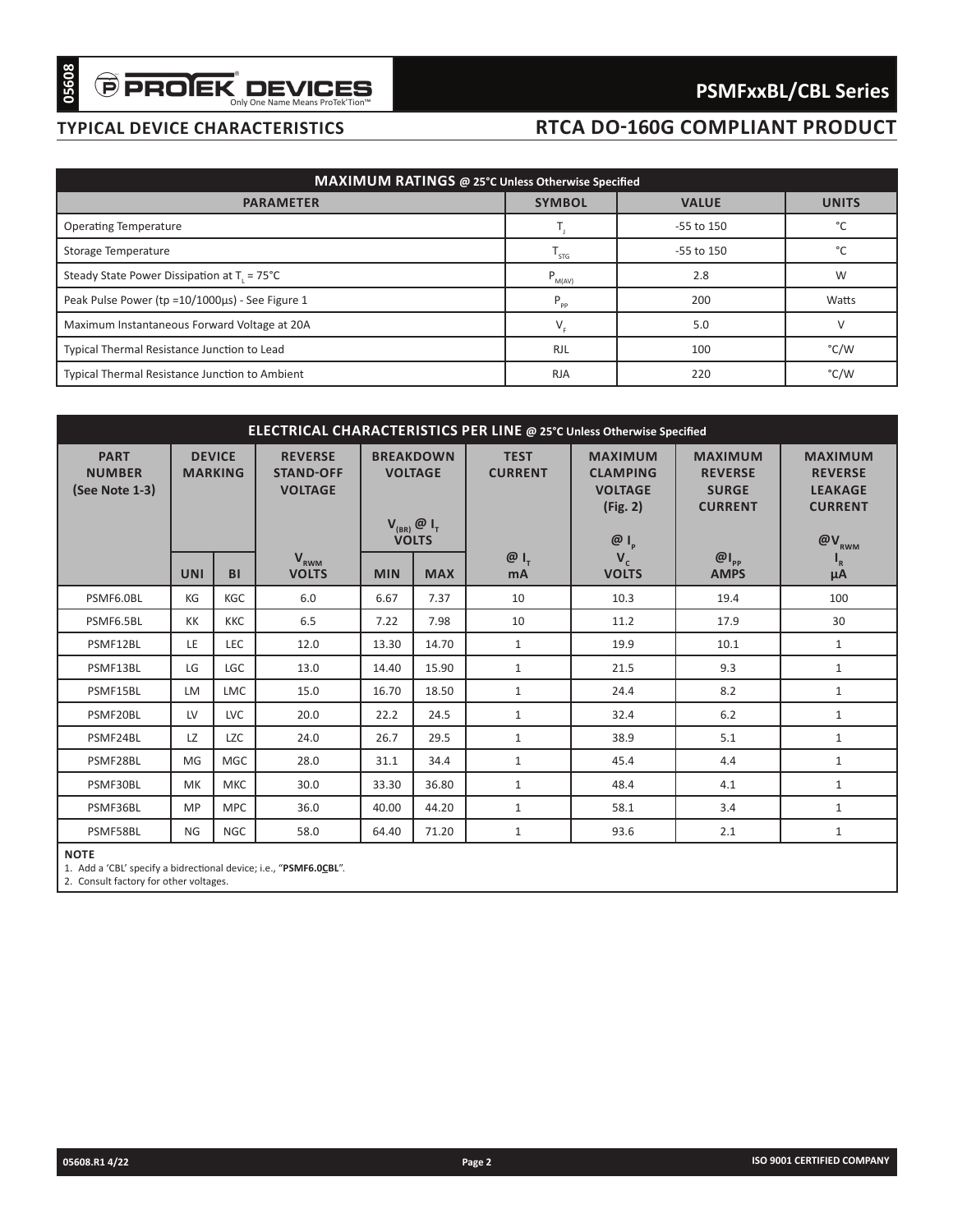# **PSMFxxBL/CBL Series**

# **typical device characteristics**

# **RTCA DO-160G COMPLIANT PRODUCT**



**figure 2 PULSE WAVEFORM tf** Peak Value I<sub>PP</sub> **TEST WAVEFORM PARAMETERS**  $t_f$  = 10 $\mu$ s **td = 1000µs**  $t_{d} = t/(I_{pp}/2)$ **e-t 0 1 2 3 t - Time - ms 0 50 100 I**  $_{\sf pp}$  - Peak Pulse Current - % of I $_{\sf pp}$ 

**POWER DERATING CURVE 100 Peak Pulse Power 10/1000µs 80** % Of Rated Power **% Of Rated Power 60 40 20 0 0 25 50 75 100 125 150** T<sub>A</sub> - Ambient Temperature - °C

**figure 3**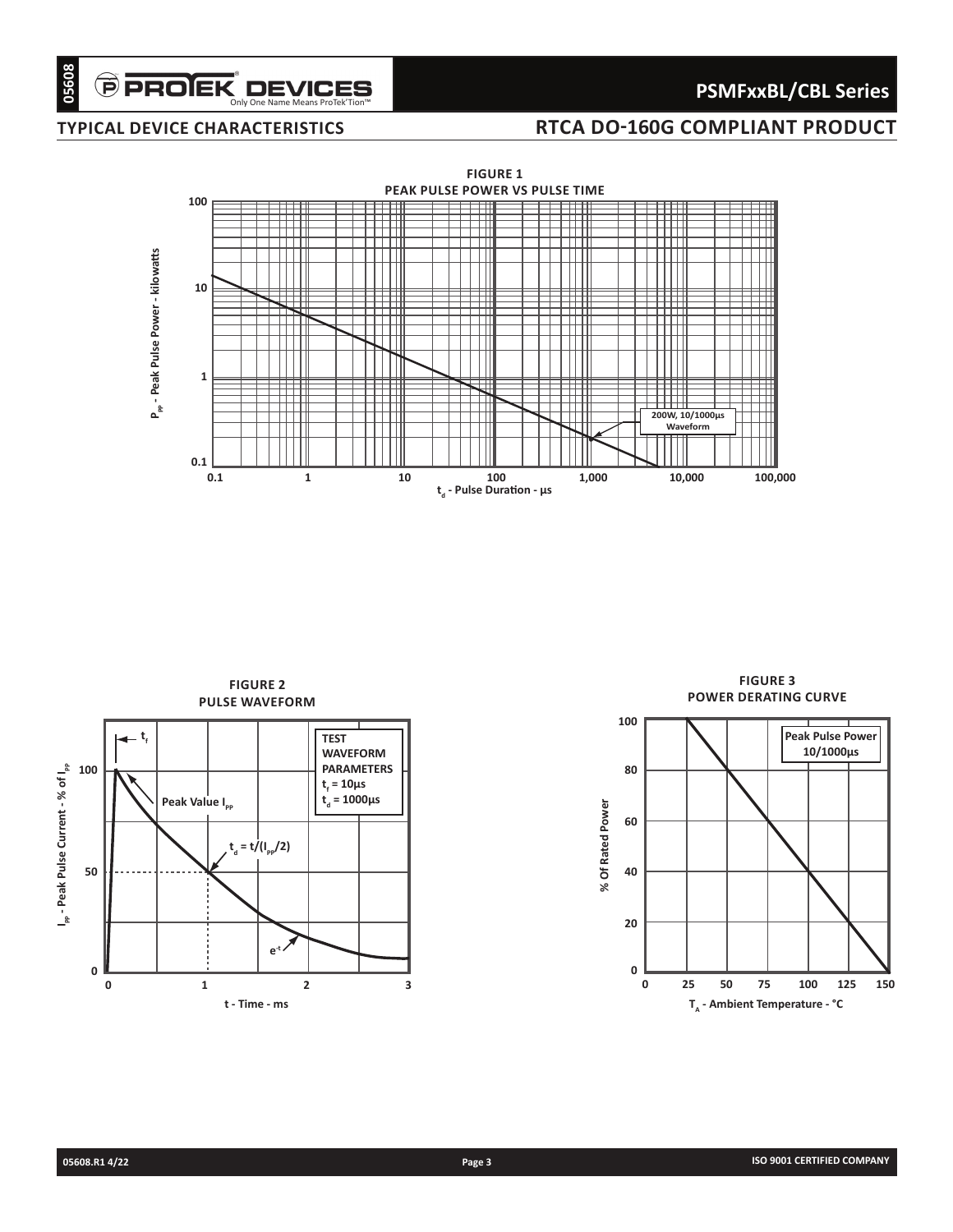# **PSMFxxBL/CBL Series**

# **package information RTCA DO-160G COMPLIANT PRODUCT**

|                   |                                               | <b>OUTLINE DIMENSIONS</b><br><b>MILLIMETERS</b>    |            | <b>INCHES</b> |
|-------------------|-----------------------------------------------|----------------------------------------------------|------------|---------------|
| <b>DIM</b>        | <b>MIN</b>                                    | <b>MAX</b>                                         | <b>MIN</b> | <b>MAX</b>    |
| A                 | 2.60                                          | 3.00                                               | 0.102      | 0.118         |
| B                 | 1.60                                          | 2.00                                               | 0.063      | 0.079         |
| C                 | 3.45                                          | 3.95                                               | 0.136      | 0.156         |
| D                 | 0.10                                          | 0.25                                               | 0.004      | 0.010         |
| Ε                 | 0.30                                          | 0.90                                               | 0.012      | 0.035         |
| F                 | 0.80                                          | 1.20                                               | 0.031      | 0.047         |
| G                 | 0.95                                          | 1.35                                               | 0.037      | 0.053         |
|                   |                                               |                                                    |            |               |
|                   |                                               |                                                    |            |               |
|                   |                                               |                                                    |            |               |
|                   |                                               | <b>PAD LAYOUT DIMENSIONS</b><br><b>MILLIMETERS</b> |            | <b>INCHES</b> |
| <b>DIM</b>        | <b>MIN</b>                                    | <b>MAX</b>                                         | <b>MIN</b> | <b>MAX</b>    |
| Α                 | 1.30                                          |                                                    | 0.051      |               |
| B                 |                                               | 1.70                                               |            | 0.067         |
| C<br><b>NOTES</b> | 1.30<br>1. Controlling dimension: millimeters |                                                    | 0.051      |               |

### **NOTEs**









| <b>PAD LAYOUT DIMENSIONS</b> |                                                       |                    |               |            |  |  |  |  |  |
|------------------------------|-------------------------------------------------------|--------------------|---------------|------------|--|--|--|--|--|
|                              |                                                       | <b>MILLIMETERS</b> | <b>INCHES</b> |            |  |  |  |  |  |
| <b>DIM</b>                   | <b>MIN</b>                                            | <b>MAX</b>         | <b>MIN</b>    | <b>MAX</b> |  |  |  |  |  |
| А                            | 1.30                                                  | 0.051              |               |            |  |  |  |  |  |
| B                            |                                                       | 1.70               |               | 0.067      |  |  |  |  |  |
| C                            | 0.051<br>1.30                                         |                    |               |            |  |  |  |  |  |
|                              | <b>NOTES</b><br>1. Controlling dimension: millimeters |                    |               |            |  |  |  |  |  |

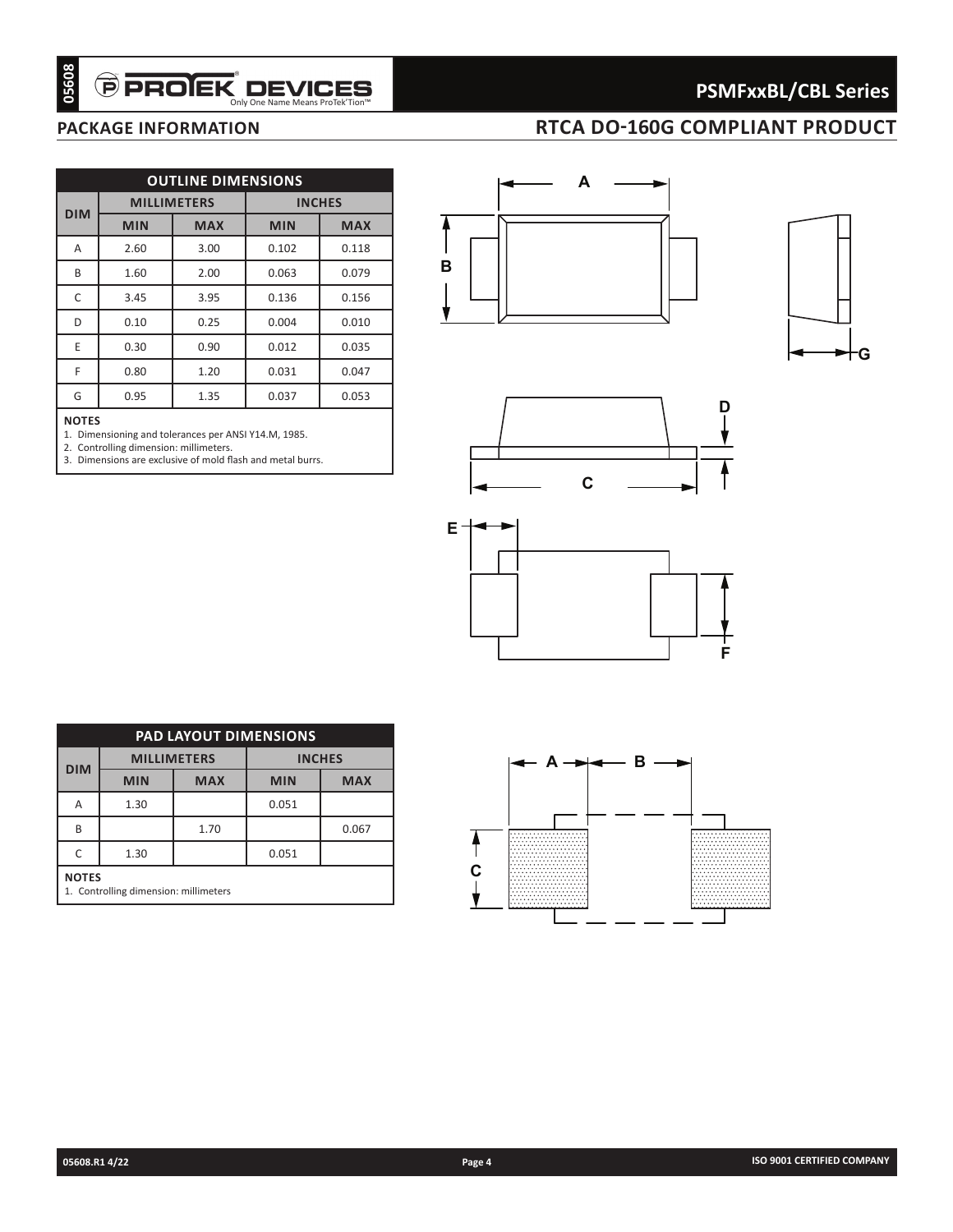# **PSMFxxBL/CBL Series**

# **TAPE AND REEL RTCA DO-160G COMPLIANT PRODUCT**



| <b>SPECIFICATIONS</b>                          |                             |                |           |                                                                                                                                                              |   |  |  |   |                |                |  |      |
|------------------------------------------------|-----------------------------|----------------|-----------|--------------------------------------------------------------------------------------------------------------------------------------------------------------|---|--|--|---|----------------|----------------|--|------|
| <b>REEL DIA.</b>                               | <b>TAPE</b><br><b>WIDTH</b> | A <sub>0</sub> | <b>B0</b> | K <sub>0</sub>                                                                                                                                               | D |  |  | W | P <sub>0</sub> | P <sub>2</sub> |  | tmax |
| 178mm (7")                                     | 8mm                         | $1.95 \pm 0.3$ |           | $3.95 \pm 0.3$   1.40 $\pm$ 0.05   1.55 $\pm$ 0.10   1.75 $\pm$ 0.20   3.50 $\pm$ 0.5   8.00 $\pm$ 0.20   4.00 $\pm$ 0.20   2.00 $\pm$ 0.2   4.00 $\pm$ 0.20 |   |  |  |   |                |                |  | 0.25 |
| <b>NOTES</b><br>Dimensions are in millimeters. |                             |                |           |                                                                                                                                                              |   |  |  |   |                |                |  |      |

2. Surface mount product is taped and reeled in accordance with EIA-481.

3. Empty pocket between sprocket holes.

4. Suffix - T73 = 7" Reel - 3,000 pieces per 8mm tape.

5. Marking on Part - marking code (see page 2) and polarity band.

| <b>ORDERING INFORMATION</b>                                 |                                                                              |        |       |     |     |  |  |  |  |
|-------------------------------------------------------------|------------------------------------------------------------------------------|--------|-------|-----|-----|--|--|--|--|
| <b>BASE PART NUMBER  </b><br>$(xx = Voltage)$               | QTY/REEL<br><b>LEADFREE SUFFIX</b><br><b>TAPE SUFFIX</b><br><b>REEL SIZE</b> |        |       |     |     |  |  |  |  |
| PSMFxxBL/CBL                                                | N/A                                                                          | $-T73$ | 3.000 | 7'' | N/A |  |  |  |  |
| This device is only available in a Lead-Free configuration. |                                                                              |        |       |     |     |  |  |  |  |